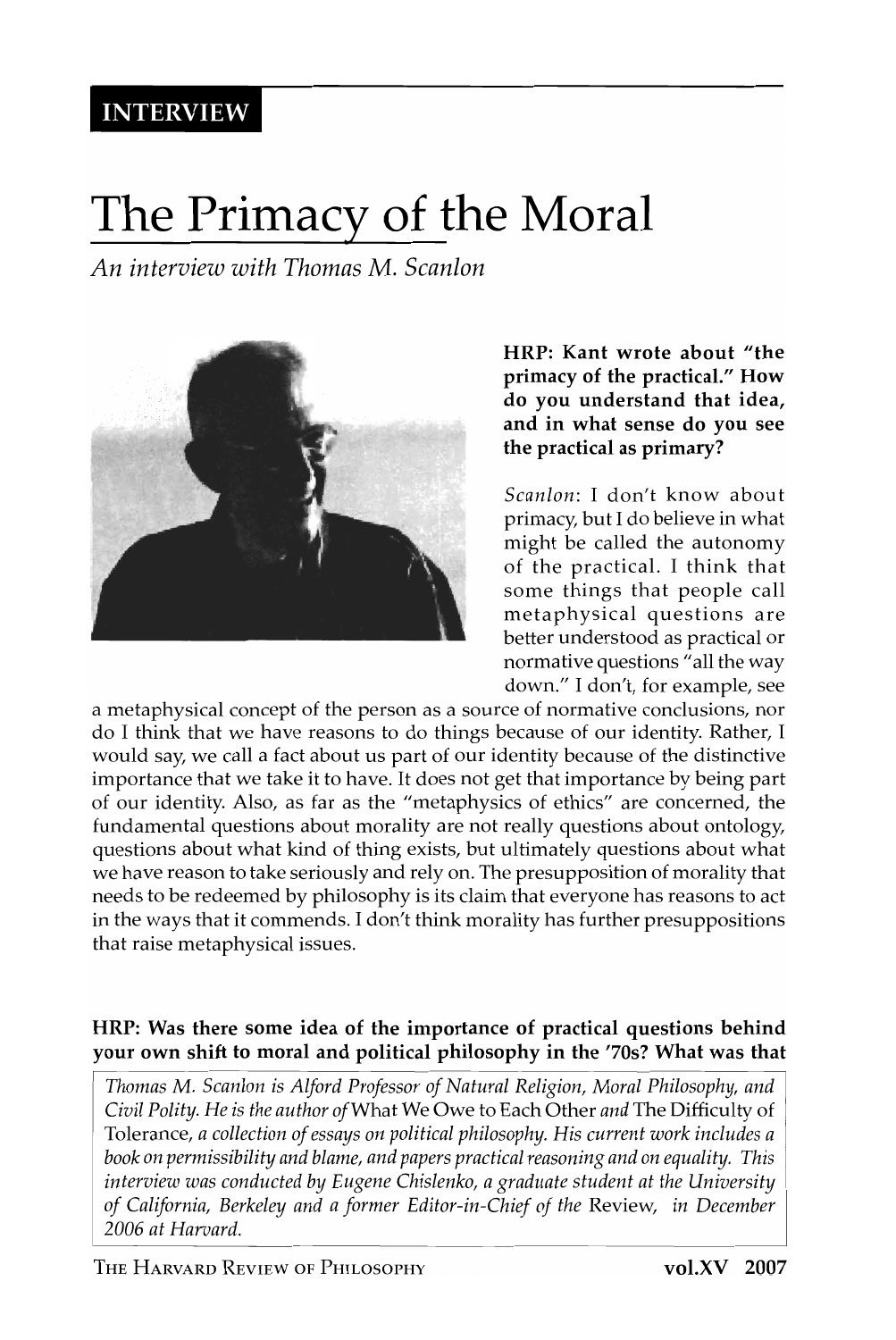# shift like for you?

Scanlon: No, there wasn't. It was purely a matter of what I thought I had something to say about. I started off, as an undergraduate, interested almost exclusively in the philosophy of mathematics and logic, and I continued to have that interest strongly through graduate school and into the beginning of my teaching career. I took my first course in moral philosophy, when I was a senior at Princeton, only because I had to take it to fulfill a requirement. I was surprised when I found it a deeply interesting subject, and decided then that I wanted to study it further. The course T took, from Jordan Howard Sobel, who is now at Toronto, emphasized, on the one hand, contemporary metaethics (the work of Stevenson, Hare, and Falk, for example), and, on the other hand, decision-theoretic approaches to ethics, which was the area of Sobel's main interest. Coming to moral philosophy with an interest in more technical subjects, I naturally found decision theory and welfare economics engaging, and after I graduated, when I was at Oxford, I continued to work in these areas, studying Luce and Raiffa's book on game theory, Ian Little's critique of welfare economics, and things like that. I liked those things technically, but I came to find them substantively limited. There seemed to me to be more to ethics than the question of how to satisfy people's preferences. I then became very interested in Kant's moral philosophy as an alternative, and naturally continued that interest when I came to Harvard briefly as a graduate student, and met John Rawls, who was of course a deep influence on me.

When I took a job at Princeton, I said that I wanted to teach moral philosophy as well as logic, which was more what I'd been hired to teach. But when I got there it turned out that almost everyone wanted to teach logic and few people were teaching moral and political philosophy, so I wound up doing more of the latter, and I found 1 had more to say about it. I loved the techniques of logic, which I'd mastered up to a point, but only up to a point, but 1 found T didn't have much creativity beyond that point. So I shifted, without ever having made a decision about it, to writing about moral philosophy.

#### HRP: Have you ever wanted to shift back?

Scanlon: Well, I would love to teach logic. Occasionally I do read things in philosophy of mathematics, but I don't think a shift back to technicallogic would be feasible [laughs]. I couldn't do it.

HRP: You wrote that your version of contractualism covers not the whole of morality, but the narrower domain of duties to other people, or what we owe to each other. You then explain these duties in terms of what others could reasonably reject. What do you think about duties to oneself? Is that an important domain too?

Scanlon: There are certainly things we have conclusive reason to do because of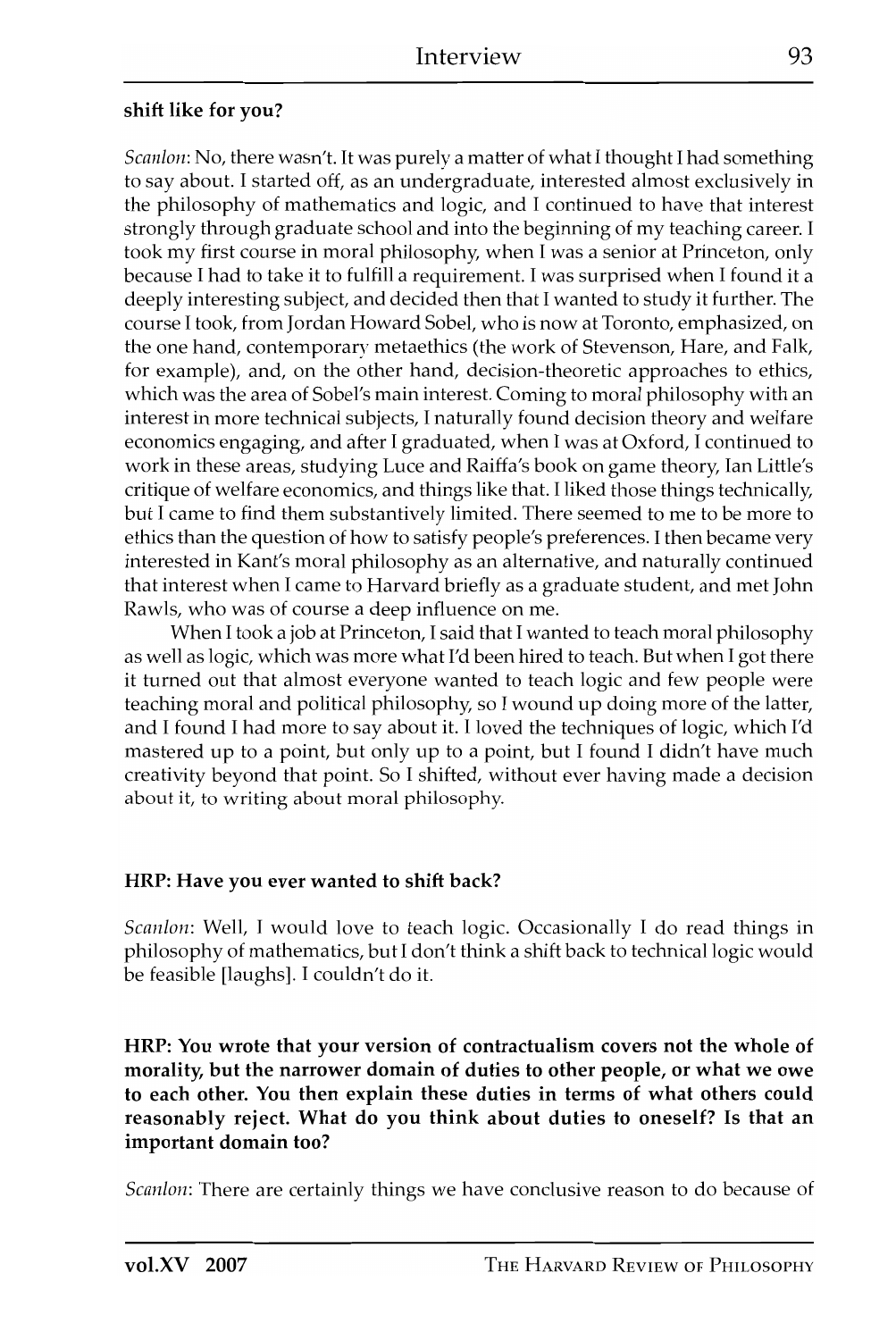the way these actions will affect us in the future. It does not seem to me very clear (or very important) whether one should call these things duties. There are considerations that pull in both directions. Our relations with ourselves over time do have a certain sim ilarity to our relations with other people. We have different outlooks at different times-we believe or are involved with different things, and therefore want different things. So the question arises of how much of my energies, my life, my body I'm going to contribute to what I'm doing now, and how much I ought to, as it were, save back, so that I'll be able to do something later – something that I don't have in mind now and maybe cannot even foresee. This is something like a question about what we owe to other people. It isn't the same question, because what we are talking about is the allocation of goods and opportunities within a single life. But it is naturally put in terms of duty or obligation, because it involves stepping back from one's immediate desires and aims, and trying to put them in perspective relative to other aims that one does not now have.

#### HRP: Is there a parallel to contractualism that could apply to owing something to oneself?

*Scanlon:* Yes, it would make sense to address some questions of this kind by asking what one could justify to oneself over time, or what principles it would be reasonable to reject. These would be principles authorizing us, as it were, to expend our shared resources, or requiring us to "invest" in them, authorizing us to make commitments, or requiring us to abide by commitments we have hade at other times. The contractualist reasoning involved would be different from the interpersonal case, because our relation to ourselves over time is different from our relation to other people: all of the benefits and costs are *mine*, the kind of unity it is reasonable to aspire to, and the kinds of cooperation and integrated reasoning about action that is possible, or even essential, is different. But there is a parallel between the two cases. On the other hand, some of the things that might be mentioned under the heading of duties to oneself would not fit well into the contractualist model. So for example, some reasons I have for developing my talents would fit this model and are parallel to questions in interpersonal morality in the way I have been suggesting. Thinking of these reasons, we might say that I owe it to my future self to develop my talents now so I'll be able to use them later. But I also have reasons for developing my talents that How simply from the value of the things I will then be able to accomplish. If I have a talent for mathematics or art or philosophy then I have a reason to develop it simply because it is something worth doing, not simply because I "owe it to my (future) self" to keep this option open. Many of the reasons we have for doing things that we will get the benefit of only later are of this kind, and are therefore not properly called duties to oneself.

#### HRP: How would duties to oneself fit into your picture of "three concentric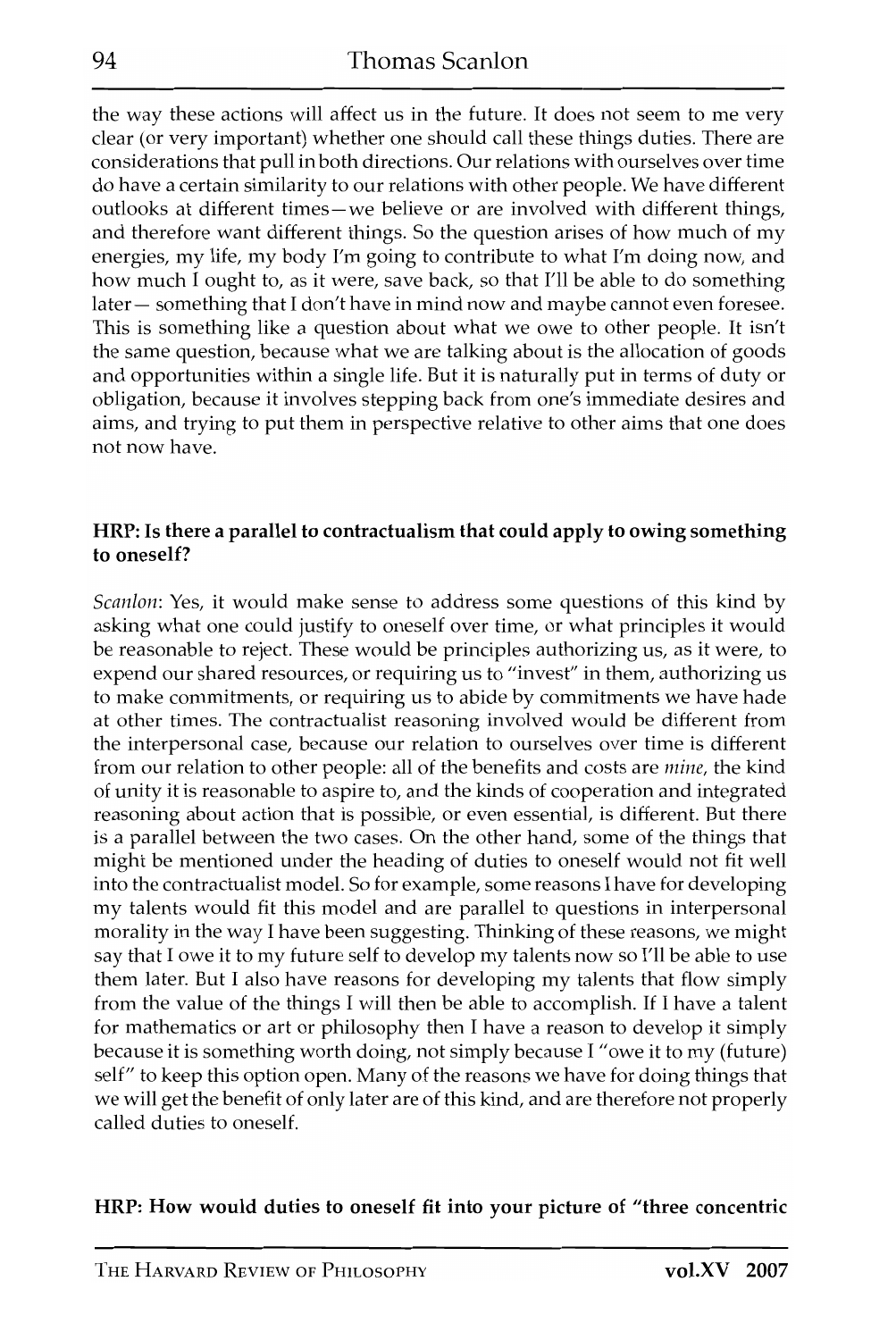# and successively narrower normative domains: reasons, values, and what we owe to each other"?

*Scanlon:* Well, the things I just mentioned would fall in the reasons and values category, others would fall into something *analogous* to what we owe to each other, but not quite the same thing.

# HRP: What are your current thoughts about priority in general-should we always give our duties to others precedence over our other values?

*Scanlon:* I don't have any better answer to that than I did when I wrote *What We Owe To Each Other.* The way one thinks about this question depends a great deal on whether one sees morality as a special subject-a distinct class of reasons-or whether one sees moral requirements as general requirements of practical reason. If one takes the latter view, then the priority of moral conclusions follows immediately (unless, with Sidgwick, one believes in some basic dualism within practical reason.) And I suppose that the fact that the priority of morality follows in this way might be seen by some as a reason to take that view of the relation between morality and practical reason. But I see morality as a special kind of reasoning about what to do. It is important, if one is going to defend morality, to explain how it could make sense to give priority to the results of this kind of reasoning. But I don't think it is necessary to show that there could never be a case in which what one had most reason to do was something that violates a moral requirement. This possibility does not seem to me to represent a great crisis. So I haven't put the question high on my agenda.

#### HRP: The notion of reasonableness evokes associations with moderation, and avoiding extremes. What do you think about those associations? Did they play an important part in your making reasonable rejection a central idea?

*Scanlon:* No, I didn't think of it as having to do with avoiding extremes. It has to do rather with doing what the balance of certain reasons requires or supports, and being able to consider some reasons as against others. But moderation wasn't one of the ideas on my mind.

# HRP: So your view doesn't lead toward leading a more moderate life in general.

*Scanlon:* No, I don't think so. The demands of morality as contractualism describes them need not be moderate, and I think they are unlikely to be so.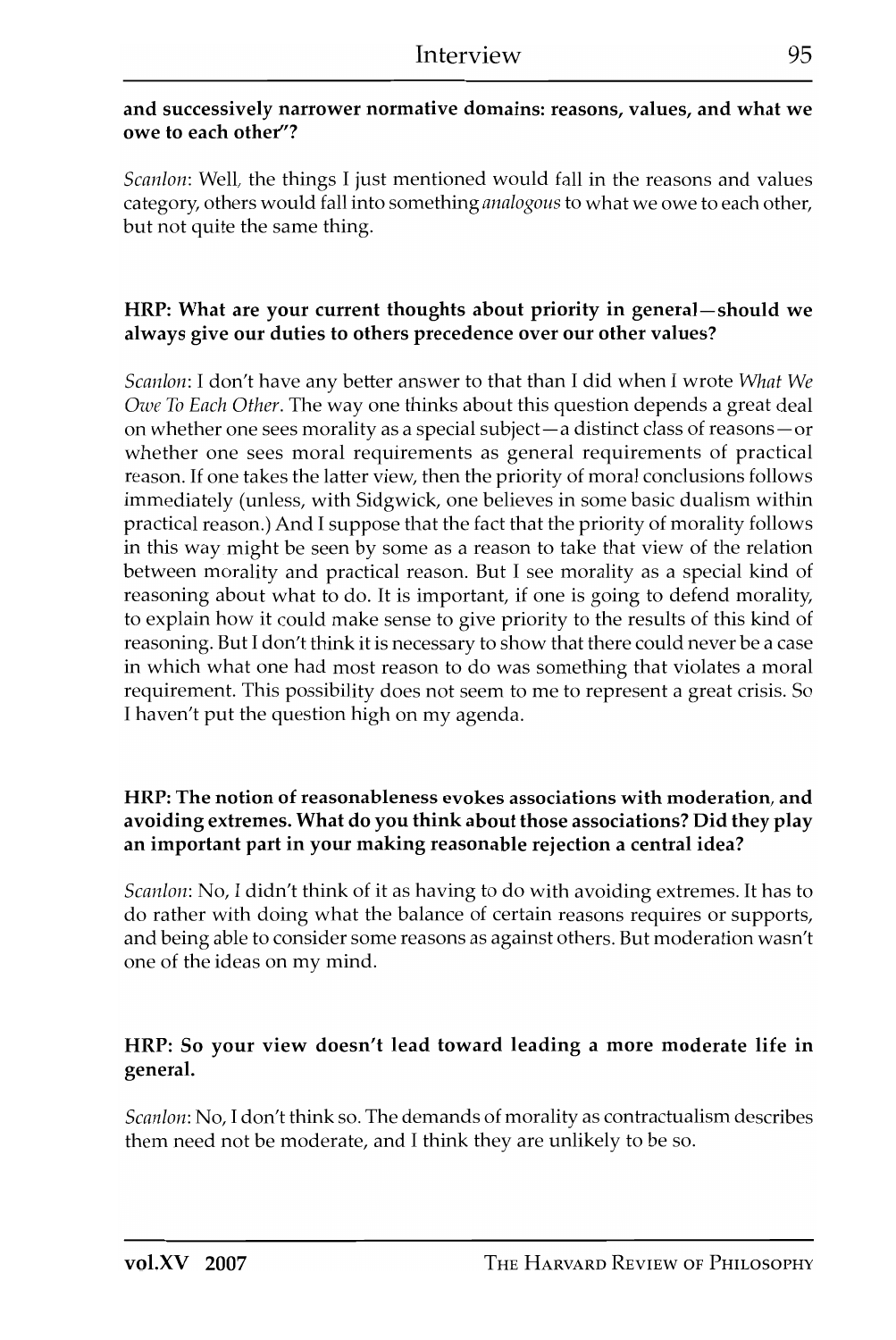HRP: You wrote that one of the main appeals of your view is its phenomenological accuracy. What are the counterexamples? When is it hardest to see how what you owe to others can be explained in terms of what they could reasonably reject?

*Scanlon:* In some things I've written more recently, I've talked about "the remorse test" - that is, the strategy of trying to get a better view of the reasons we have to take morality seriously by examining the way one feels when one realizes one has failed to do what morality requires. So your question might be: what are the cases where I think that the remorse test is most likely to point in some direction other than toward the justifiability of my actions to others? I suppose that mistreatment of animals would be one case in which there seem to be reasons that are moral but not well explained by contractualism. Possibly there are also cases where we have strong teleological reasons for doing something even though it might involve big sacrifices for some people. One might think that there could be sufficient reason for doing such actions even though some people would have strong reason to reject a principle permitting them. I'm not convinced about this, but it certainly is a worry. As far as non-human animals are concerned, I do think there are strong objections to the mistreatment of animals, and I'm not at all hesitant to call these objections moral. But as time has gone by, I've become more comfortable with the implication that contractualism seems to have, that these reasons are quite different from those supporting our obligations to other humans. It's not that our obligations to humans are always stronger-I don't think that they are. But they have a different character, because our relations with others are mediated through our ability to respond to reasons, and to justify things to each other, and therefore differ from our relations with animals. So, to go back to that metaphor of remorse, the idea that there should be a different kind of remorse, in these two cases does not seem to me so implausible.

#### HRP: What's your view about supererogation here-about the value of doing more for other people than they can reasonably expect from us?

*Scanlon:* What is puzzling about supererogation? I don't find it puzzling that it is possible to do more for others than morality demands. What is puzzling, perhaps, is how the value, as you put it, of doing more could be in some sense *moral* even though the actions that have this value are not morally required. So the question might be what kind of value is involved here and in what sense is it moral? I have been thinking about this question in relation to some work I have been doing on blame. Like the kind of value we are talking about, blame is not a function simply of the permissibility or impermissibility of what a person does. The fact that an action was impermissible does not settle the question of the kind and degree of blame that is appropriate, and I believe that a person can be blamed for doing something that was permissible if he or she did if for bad enough reasons. As I understand it, blame has to do with the significance, for a person's relations with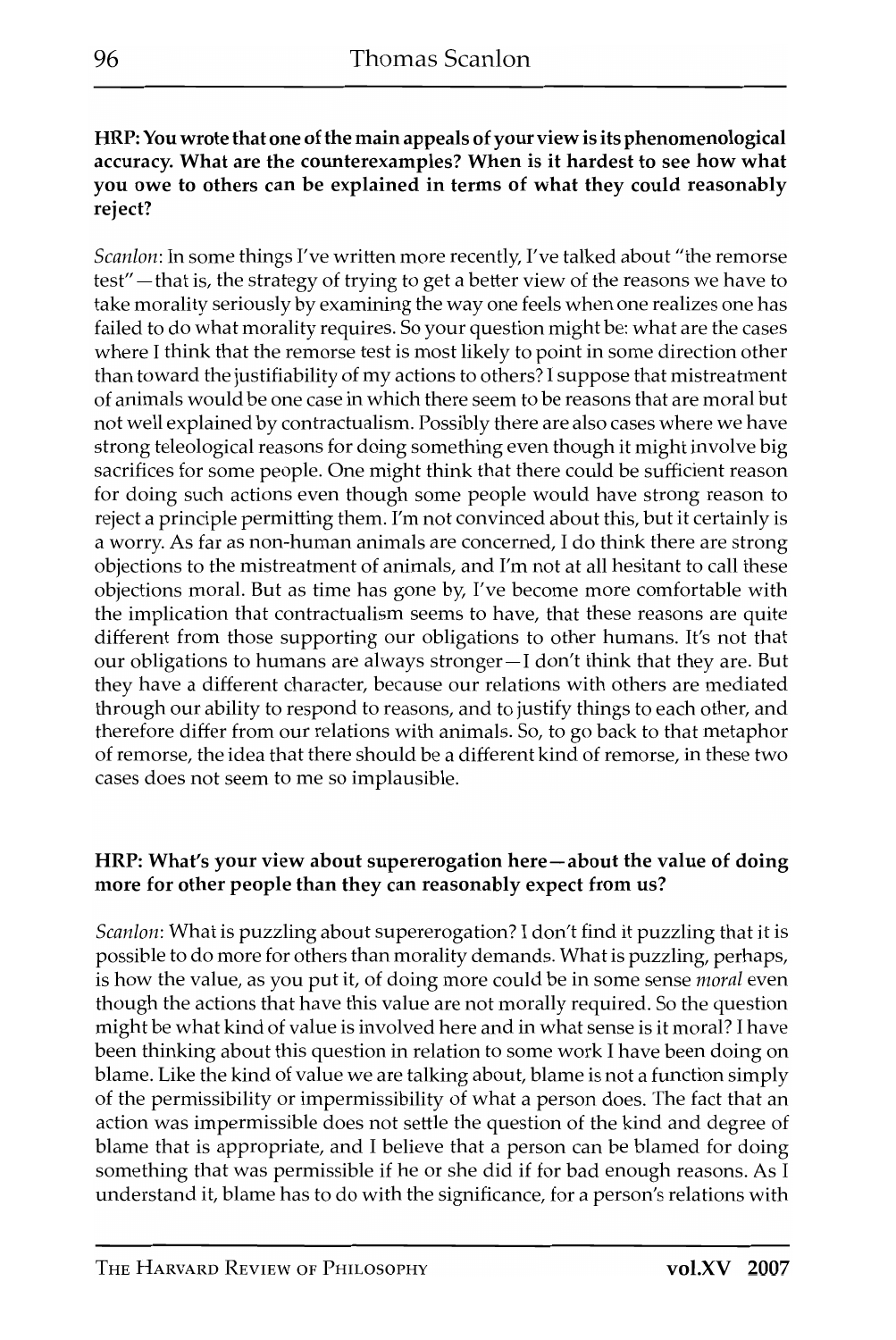others, of his or her willingness to do something for certain reasons. To blame someone is to decide that your relation with them is impaired by what their action shows about them, and to revise your understanding of your relations with them accordingly. For example, you might conclude that they can't be trusted, or that they can't be possible candidates for friendship, or that they aren't people whose welfare you have great hope and concern for. I don't think this means you can inflict pain on them, for example, but if they've behaved extremely badly to you, some of your imperfect duties to aid them may be less than they might otherwise be. Their claims on you for sympathy may be diminished.

This is relevant to your question because what a person has done can change our relations with them in a positive way as well as in a negative one. I think that the "value" that you referred to in cases of supererogation is in fact the positive correlate of blame. Our relations with someone can be changed by the fact that he or she has benefited us, not simply by fulfilling their obligations (although that can be important too) but by doing even more than was required. The fact that a person did this, and did it for the right kind of reason, can make appropriate a change in our intentions about how we're going to treat that person in the future. Like blame, the "value" of supererogatory acts goes beyond mere permissibility and depends importantly on the reasons for which a person acts. Both are properly called moral because they have to do with adjustments in the intentions and expectations that constitute what I would call our moral relations with each other.

#### HRP: And the praise and blame still wouldn't involve a thought about whether or not the person deserves to suffer...

*Scanlon*: Well, I've changed my mind about that a little bit. I don't think that blame involves a thought that the person deserves to suffer. But I've come to think, for reasons that are maybe too complicated for me to explain in an interview, that my own view about blame is most accurately characterized as a kind of desert view. 1 used to simply identify desert with the idea that people who've done certain things therefore deserve to suffer, or that it is less bad that they should suffer. That is one kind of desert claim, which I've always rejected and still do. But it seems to me that the idea of desert, fairly understood, is broader. A justification for a certain response to a person or action is based on desert in this broader sense if it claims that that response is called for simply by what that that person or action is like. Where a desert justification applies, it is unnecessary to justify a response instrumentally, on the basis of its consequences, or to appeal to the fact that the person could have avoided this treatment by choosing appropriately, and left him or herself open to it by failing to do so. Justification based on desert is an alternative to instrumental justification on the one hand, and to appeals to the licensing effect of choice on the other. The justification for blame, in my view, is desert-based in this broad sense.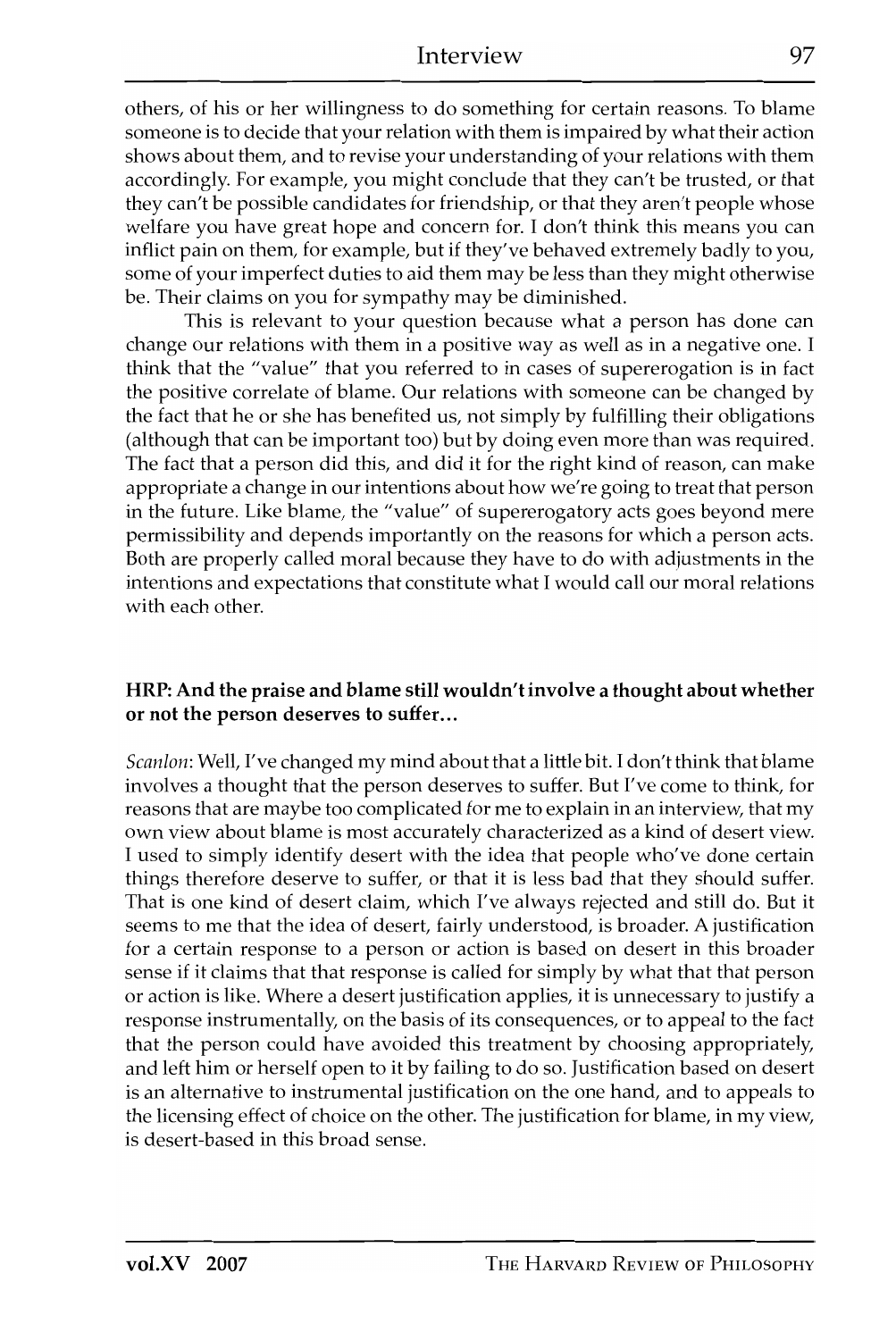# HRP: Right, and you can think this without thinking that anyone deserves to go to hell.

*Scanlon:* That's right. You can accept the idea of desert without thinking that desert justifications ever justify torturing people, killing them, or anything like that. Blame involves suspending or changing our relations with a person - deciding that we can't trust them, deciding that we couldn't be friends with them, deciding that we don't have to be as sympathetic to them as we might otherwise be, and so on. But it does not involve a suspension of our most basic duties. I think these basic duties - duties not to harm them, and duties to pull them out of the water if they're drowning, and so on-are unconditional. But readiness to enter into friendship isn't unconditional, trust isn't unconditional, sympathy isn't unconditional.

# HRP: Apart from the more extreme kind of desert, what commonly held moral intuitions do you especially object to?

*Scanlon:* Especially object to! That sounds rather vehement. It's true that my reaction to that particularly strong form of desert might be described as objecting to it. I don't know whether there are other views that I especially *object* to. There are other views that I think are commonly held and mistaken. I think that common views about the way people's voluntary choices license forms of treatment are exaggerated and based on an mistaken view of how choices matter. But I wouldn't say that I *object* to the forfeiture view.

# HRP: Well, for example, you seem to object strongly to some sexual prohibitions.

*Scanlon:* Well, that's true, I was almost going to say that. Many views about sex that one commonly hears, such as the claim that homosexuality is immoral, do seem to me to be objectionable. But if I were to say that there are no moral issues that go beyond "what we owe to each other," and therefore no moral issues having to do with sex apart from the prohibitions against coercion, violence, deception and so on, I think that others might reasonably find my view mistaken and even objectionable. I think there are questions about sex that go beyond the narrow morality of what we owe to each other but nonetheless are plausibly called moral. But I disagree with many about what this further dimension of morality involves: I don't think, for example, that it takes the form of prohibitions against certain sexual acts. It is an interesting question, how these different forms of moral criticism are best understood and how they interact. As I said, some interactions with others involving sex are open to moral criticism because they violate basic requirements of what we owe to each other, such as duties not to coerce people, duties not to mislead them, duties not to take advantage of their weaknesses, and so on. These are serious wrongs involving sex, but they don't involve sex in an intrinsic way; they are just instances of more general principles about how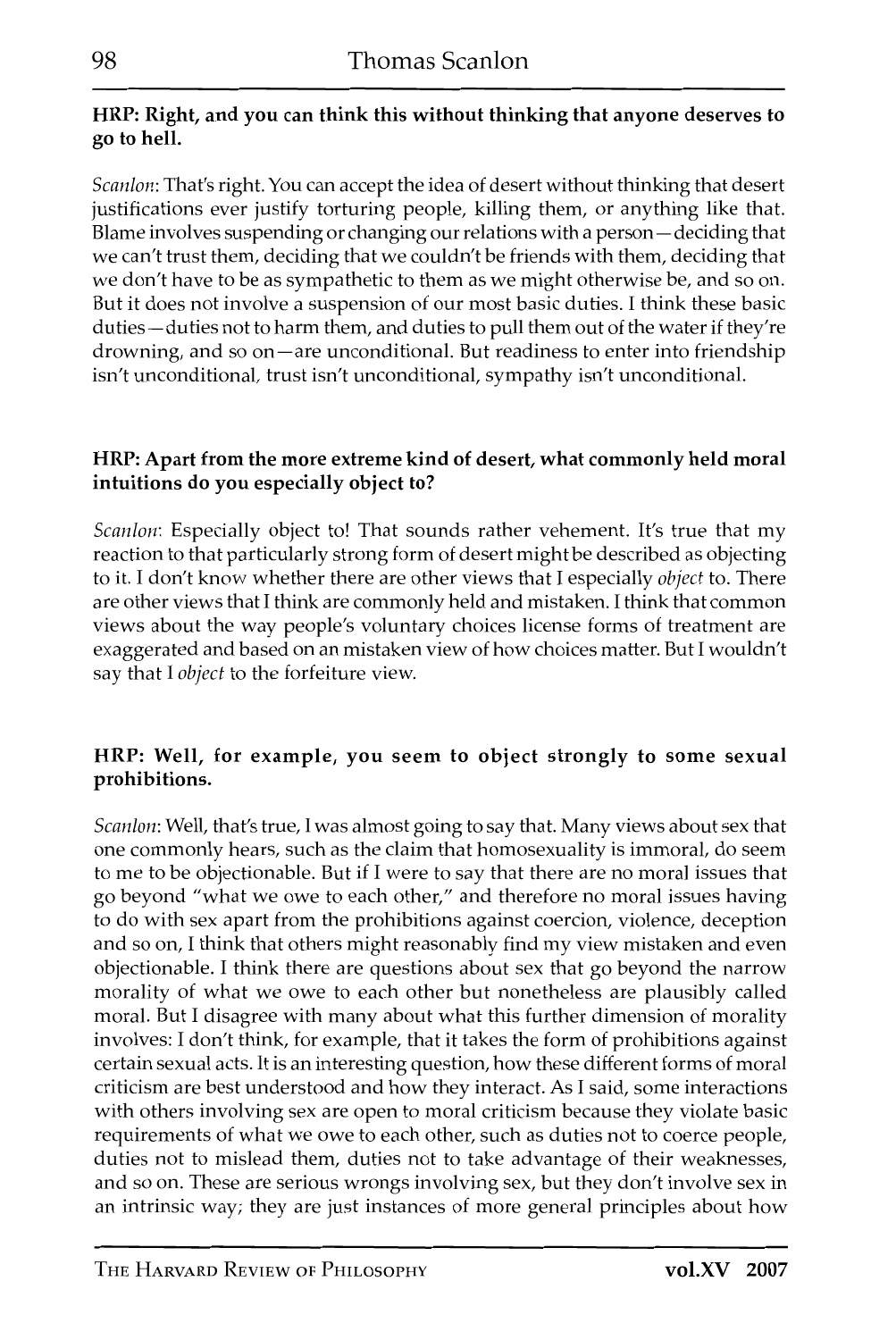we ought not to treat people. But I believe that prevailing attitudes toward sex are open to moral criticism that goes beyond this. The basic criticism is that sex is widely misvalued, or overvalued in a distorted way. People place the wrong kind of emphasis on sexual relations and on being seen as sexually attractive. Put in this way, this criticism is simply a claim that people are mistaken about what is to be valued and how. This by itself might not rise to the level of *moral*  criticism-it might be just that people are wasting a lot of time and energy on something that is not important in the way they think. But a more clearly moral element is involved because this mistake about value distorts our relations with others, and leads us to treat them badly. The morality of sex is like the morality of work. Work is something that can be fulfilling, it is an important source of individual satisfaction and (and perhaps because) it is an important way of connecting with others. It is therefore something to be valued in its own right, and something that is often misvalued. But because work involves interacting with other people, those who misvalue the kind of accomplishment and satisfaction that work can involve-who overvalue this kind of accomplishment, or see it as a form of power, or the unique source of a misguided self-importance- are thereby led to exploit other people, to push them around, to seek dominance over them, and more generally to understand their relations with others in a distorted way. Much the same is true, obviously, of the misevaluation of sex, and I think that this misevaluation is the main problem of sexual morality. But none of this leads to the conclusion that homosexuality is immoral, or that sexual acts that involve certain orifices are forbidden, or that you should not touch yourself in certain places. These supposed prohibitions are the kind of thing that gives sexual morality a bad name, and can lead people to conclude, mistakenly, that there is no such thing. It is like supposing that the morality of work would have to consist of such things as a prohibition against working on certain days. Although there may be religious grounds for such prohibitions, they are not plausibly thought of as moral. But it would be a mistake to conclude from this that from the point of view of morality, broadly understood, one attitude toward work is as good as any other.

HRP: You've written more generally that understanding something's value is in part a matter of knowing *how* to value it, beyond just promoting it-valuing loyalty as being guided by the standards that it involves, valuing flags by disposing of them properly, valuing human life by acting only in ways that others couldn't reasonably reject. Do you have a systematic view of the various ways of valuing something and how they relate to each other?

*Scanlon:* No, T don't. 1 have some doubt that such a view exists, because I think that values are very diverse. So I don't have a systematic view, but I'd be very interested if somebody had one.

HRP: Against the idea of relativism as a security threat, you wrote: "I do not think that the spread of relativism would have much effect on the amount of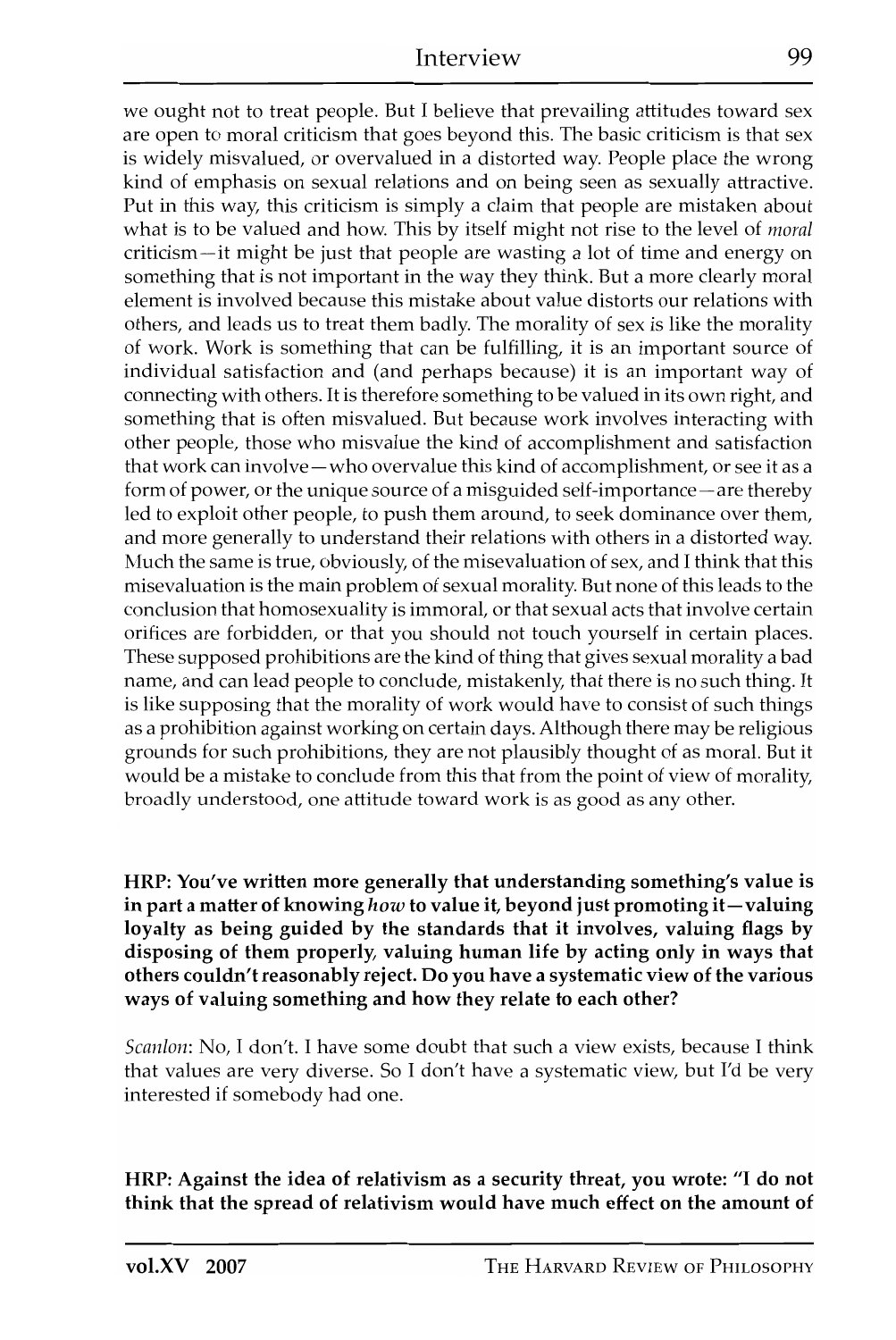violence in the world. The worst mass murderers have not been relativists." It seems to follow that spreading relativism could reduce mass murders. Do you think that widespread relativism would help to *decrease* violence, by reducing fanaticism and increasing tolerance?

*Scanlon:* Well, it would depend upon what the relativistic views were. Tolerance is itself a substantive moral doctrine, so 1 think that what one should hope for in that direction is *less* relativism about tolerance. You don't need to be relativistic to be tolerant. Now maybe being relativistic makes people more tolerant, I'm not sure, but people could be relativists and be very intolerant; it would be perfectly consistent.

## HRP: How do you feel about the reactions to *What We Owe To Each Other*  overall? Have they led to serious changes in your views?

*Scanlon*: I have certainly changed my views a little bit since writing the book, sometimes in response to particular criticisms. The criticisms that I've taken most seriously were about the content of Chapter 5, and in particular on the question of aggregation. That is where the most serious criticism has focused. I now think that the tie-breaking argument I gave there doesn't work even as well as I thought it did. I realized it wasn't a full solution, but I don't think it works even as well as I thought. 50 the criticisms there have been important. Other people have raised questions about whether the view is empty. I don't think they are correct. I do worry about the openness of the idea of reasonable rejection, but I still believe that it is a fundamental moral notion. There's also been trenchant criticism of the chapter on promises. That is an endlessly interesting topic which I would like to get back to thinking about, but I haven't had time.

# HRP: You've worked closely with Derek Parfit, and share many of his views. What do you see as your main disagreements with him?

*Scanlon: Derek and I have been discussing moral philosophy for a long time. I have* learned an enormous amount from him, and benefited greatly from his acute and marvelously generous criticism. I think our views are closer together now than they have ever been, and they're quite close in many areas. Certainly our views about reasons are very similar. In the beginning, Derek, being greatly influenced by 5idgwick, was much more of a consequentialist than I, and I think he's still more of a consequentialist at some basic level than I am. He believes that rule consequentialism and my view merge, or at least come very close to coinciding. I'm not convinced that the convergence is as complete as he suggests.

# HRP: To what extent do you write for the general public, and to what extent do